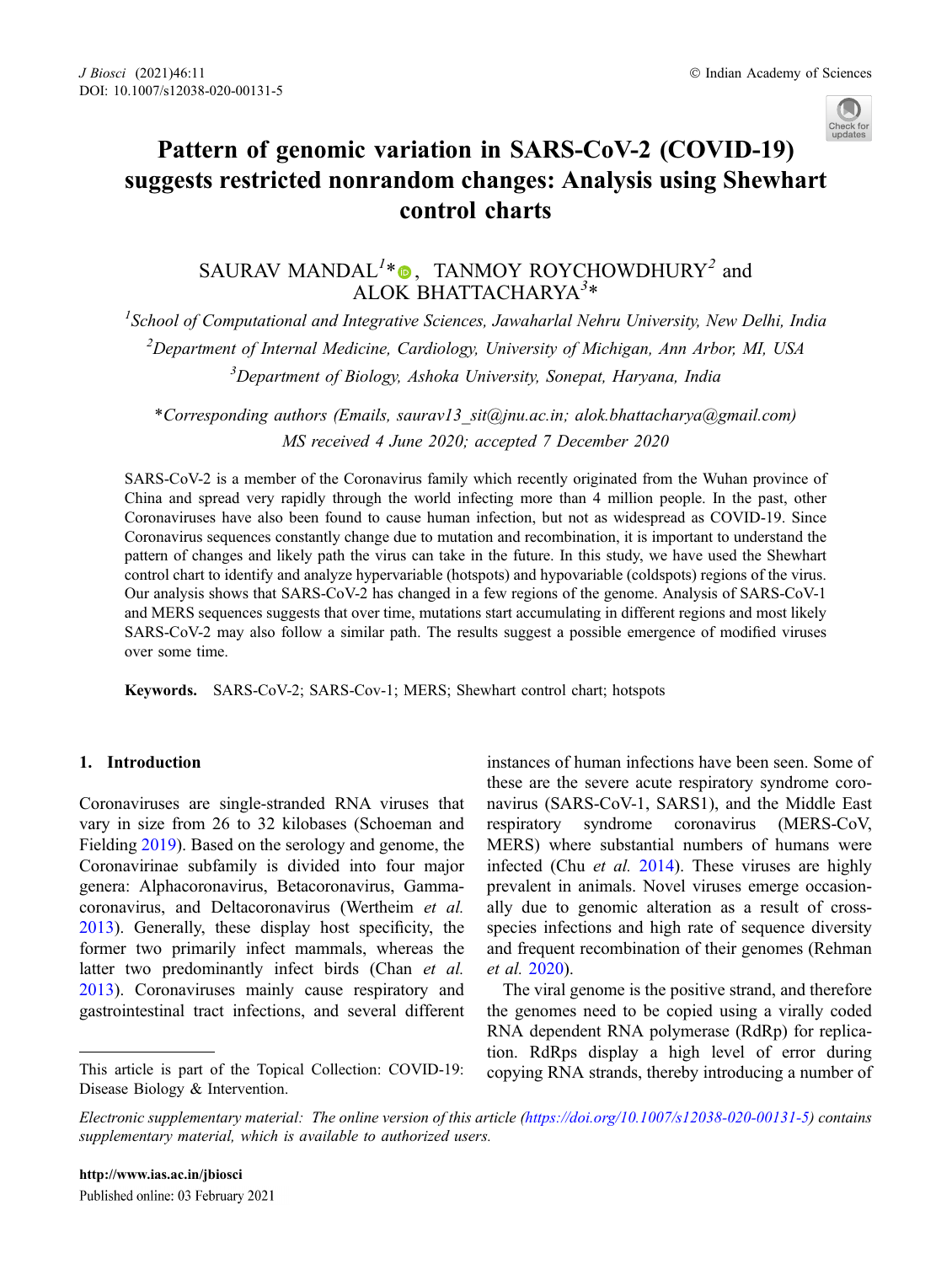<span id="page-1-0"></span>mutations in the genome (Castro *et al.* [2005](#page-6-0)). Coronaviruses also undergo a high degree of recombination among each other, probably using a template-switching mechanism (Lai Lai [1992](#page-6-0)). The genome plasticity allows viral evolution and emergence of novel viruses with altered host range and pathology. The SARS-CoV-2 or COVID-19 virus has emerged from a zoonotic source as late as December 2019 and infected a couple of million people worldwide with high mortality ranging from around 3-10%. This virus displays altered disease transmission and pathology as compared to SARS1 and MERS (Lai et al. [2020](#page-6-0)).

A large number of COVID-19 genomes from different parts of the world have been sequenced. The sequenced information has been used to classify viruses, in order to understand the origin of these viruses. The results from these analyses clearly showed that COVID-19 is a lineage B Betacoronavirus and closely resembles two bat SARS-like coronaviruses with an extremely high degree of sequence identity with each other and bat viruses (Velavan et al. [2020\)](#page-6-0). Less than 1% sequence divergence observed suggests that these viruses have evolved in humans recently. Most of the computational approaches towards the analysis of COVID-19 sequences are for better classification of the viral sequences and eventually understanding features and patterns that correlate with disease severity. For achieving these goals both alignment-based and free methods have been used with variable success (Robson [2020](#page-6-0)).

One of the major concerns of COVID-19 is viral evolution and its potential impact on our future disease surveillance and prevention strategies. For example, if the targeted domains for vaccines change so that antibodies do not recognize the altered virus, vaccinated individuals will not be protected (Wang et al. [2019](#page-6-0)). In order to study the evolution of viruses, there is a need to understand patterns of genomic changes in the viruses that have been isolated after the pandemic has started. In this study, we present the results of an analysis of COVID-19 sequences using Shewhart control charts (SCC) which were developed for the identification of genomic hot and cold spots.

### 2. Results and discussion

# 2.1 Nonrandom distribution of single nucleotide variations (SNV)

We have carried out a distribution of SNVs between two isolates one being the reference genome NC 045512 of COVID-19 and another a randomly generated SNVs following Poisson distribution. For this analysis, we have used a non-overlapping window of 250 nucleotides. SNV counts were plotted within the 250 nucleotide segments (figure 1). For comparison, we have also generated the same number of SNVs with random map positions (Supplementary figure 1). It is clear that the SNVs are distributed nonrandomly across the genome. The bin size of 250 nucleotides was chosen considering our past experience and the size of the genome. The optimal bin size of 250 has been chosen through prior experience and observations by considering all the SNVs spread over the entire genome. Previously, Das et. al. in 2012 had found that optimal bin size is 2000 for Mycobacterium tuberculosis H37Rv genome (4 million genome size). The bin size chosen here was based on the size of the genome being analysed in comparison to that of M. tuberculosis.

# 2.2 Distribution of SNVs in COVID-19

Genomic sequences of a total of 552 isolates of COVID-19 were used to generate SCC. SCC a useful statistical test is used for quality control in the manufacturing process (Nelson [1984](#page-6-0)). This chart can be used to monitor one or more variables that are directly or indirectly associated with a production process and can detect instantly any significant deviation during the manufacturing process. SCC was used for finding hotspot and coldspot regions in bacterial genomes (Das et al. [2012\)](#page-6-0). In the application, the genomes were divided into segments of equal length and a number of SNVs were noted that map to these regions. Basic



Figure 1. SNVs frequency identified at each genomic location by comparing NC 045512 genome along with all the SARS-CoV-2 isolates.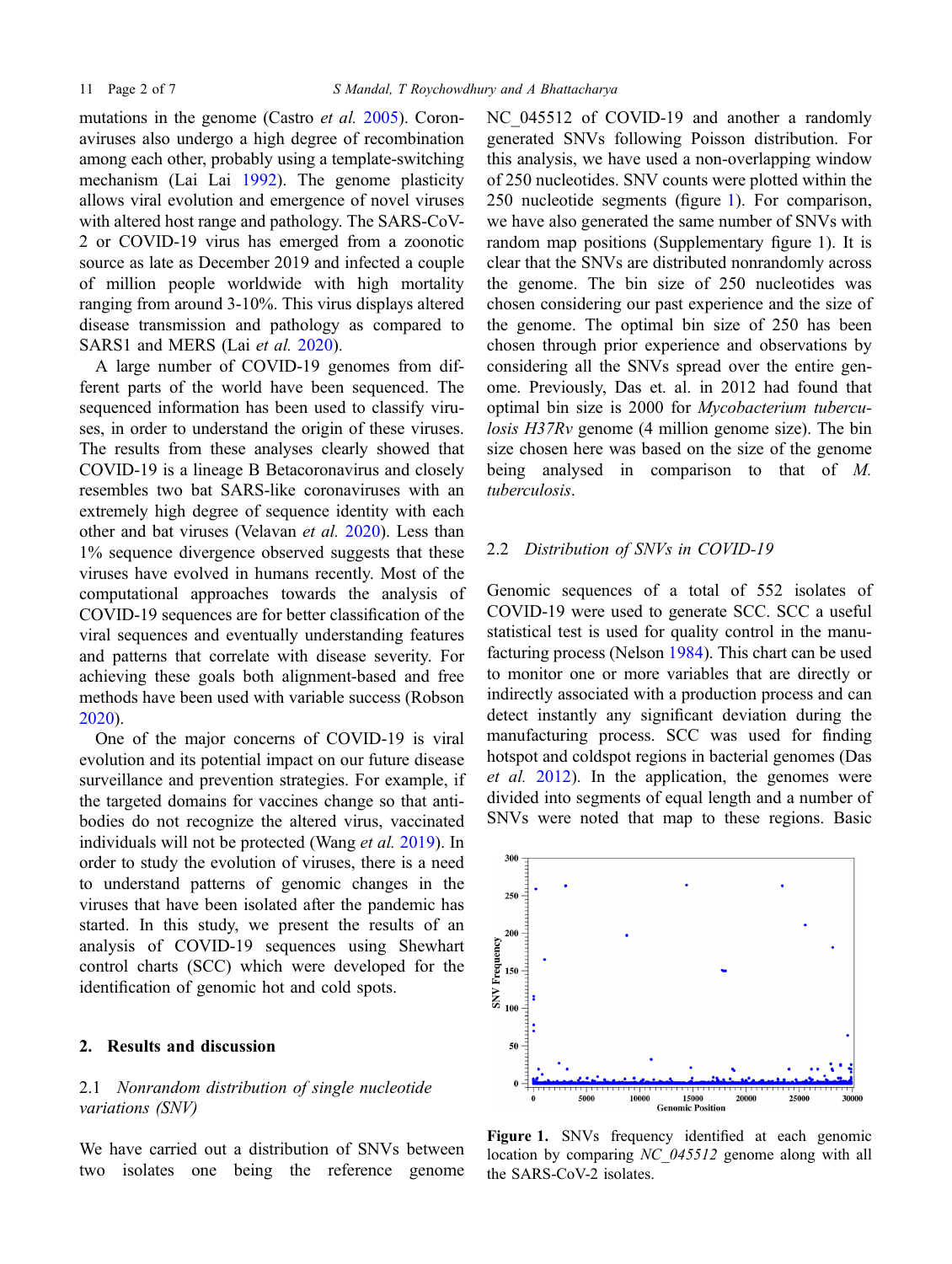<span id="page-2-0"></span>characteristics of these charts are Center Line (CL), the Upper Control Limit (UCL) and Lower Control Limit (LCL). This chart graphically displayed the regions that showed the number of SNVs beyond a certain statistical limit (out of control) that is, above UCL in a given location of the genome. Hotspots are defined as the regions that are above UCL and correspondingly coldspots map close to zero lines (Koutras et al. [2007](#page-6-0)). In effect, SCC finds regions that display statistically higher or lower levels of variations compared to all other regions.

Cumulative SCC of 552 number of COVID-19 genomes is shown in figure 2. For this analysis, we have used a window size of 250. The results showed that there are only 9 hotspot regions. The majority of the regions lie in the cold spot areas. It indicates a high degree of similarity and a low level of variations among different isolates. The hotspot regions were further studied by mapping to the protein sequences and 3D structure (UniProtKB). The summary of the results is shown in table [1.](#page-3-0)

Some of the hotspots map to regions that encode important viral proteins such as helicase, proofreading

exonuclease, S protein and transmembrane domain. The longest region was found spanning helicase and proofreading exonuclease enzymes. The changes in these could in principle alter the properties of the enzymes making them more resistant to nucleoside analogues, potential drug candidates (Graepel et al. [2017\)](#page-6-0). Variations in the RBD region of S protein can likely alter the nature of interaction with the host receptor changing binding characteristics including host range. Similarly, hotspot regions in important viral proteins ns8 and ORF3a can also affect virus-host interaction.

#### 2.3 Distribution of SNVs in SARS-CoV-1

SCC was applied to understand the pattern of genomic variations in SARS1. Since SARS1 and COVID-19 are highly related viruses it was important to see if the hotspot and coldspot regions are the same in these two viruses. The result is shown in figure [3](#page-4-0). Unlike COVID-1, there were no clear coldspot regions in this virus. Statistically, significant hotspot regions were



Figure 2. Red dots indicate the Hotspot regions of SARS-Cov-2. Using Figure [1](#page-1-0) binning of size 250 was performed to find the SNV frequency in each bin by applying Shewhart control chart. Refer to table [1](#page-3-0) for hotspot location details.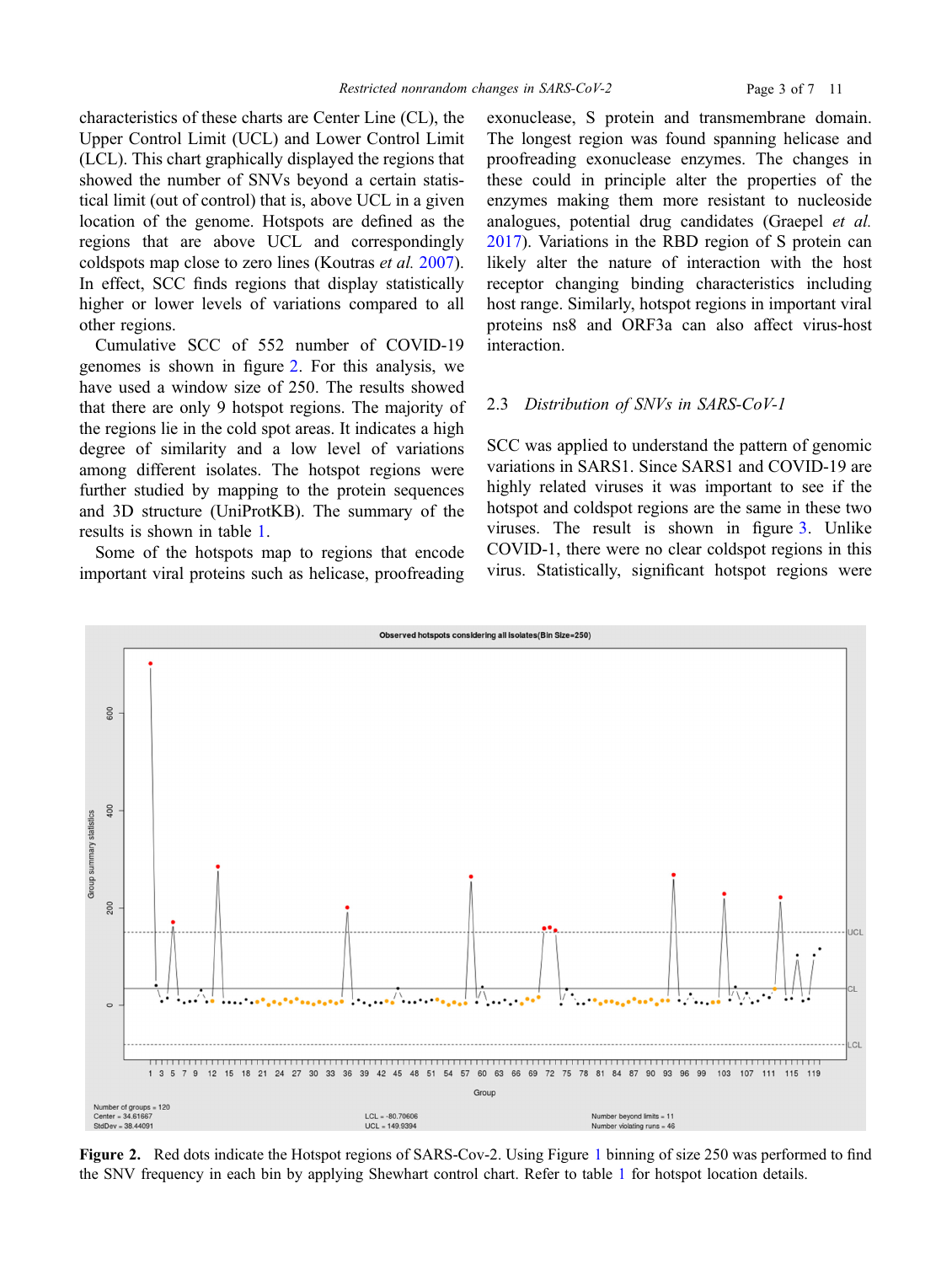|                | Genomic<br>position |       |                                            | Number<br>of SNVs |                                                                     |                                                                                                       |
|----------------|---------------------|-------|--------------------------------------------|-------------------|---------------------------------------------------------------------|-------------------------------------------------------------------------------------------------------|
| No.            | From                | To    | Protein/peptide                            | present           | Domain                                                              | Comments                                                                                              |
| 1              | $\theta$            | 250   | 5'-UTR ORF1                                | 702               | Consists of stem-loop 5                                             | ATG present from location 265                                                                         |
| 2              | 1000                | 1250  | nsp2                                       | 171               | Topological domain                                                  | Plays a role in the modulation of host<br>cell survival signaling pathway                             |
| 3              | 3000                | 3250  | nsp3                                       | 285               | Predicted phosphoesterase<br>transmembrane domain 1                 | Responsible for the cleavages located at<br>the N-terminus of the replicase<br>polyprotein            |
| $\overline{4}$ | 8500                | 8750  | nsp4                                       | 8                 | Transmembrane domain 2<br>(Helical)                                 | Cleavage by PL-PRO                                                                                    |
| 5              | 14250               | 14500 | Nsp12 /RNA-<br>dependent RNA<br>polymerase | 264               | Consists of Helix, Zinc<br>finger and sheet                         | Domain 2 of the nsp12 protein                                                                         |
| 6              | 17500               | 18000 | Helicase                                   | 318               | CV ZBD (Zinc Binding)<br>Domain), RNA virus<br>helicase ATP-binding | ZBD in N-terminus displaying RNA<br>and DNA duplex-unwinding activities<br>with $5'$ to $3'$ polarity |
| 7              | 18000               | 18250 | Proofreading<br>exoribonuclease            | 154               | Chain                                                               | Homologous to Guanine-N7<br>methyltransferase                                                         |
| 8              | 23500               | 25500 | S protein                                  | 63                | Receptor-binding domain<br>(RBD)                                    | RBD binds to the human ACE2                                                                           |
| 9              | 25500               | 25750 | ORF3a                                      | 229               | Transmembrane<br>domain(helical)                                    | Forms homotetrameric potassium<br>sensitive ion channels (viroporin)                                  |
| 10             | 28000               | 28250 | ns8/ORF8                                   | 222               | Signal peptide and chain<br>region                                  | Plays a role in host-virus interaction                                                                |

<span id="page-3-0"></span>Table 1. SARS-CoV-2 hotspot location details.

mostly concentrated towards the 3'-end of the genome. A low level of variations was observed all along the genome, the main reason for the lack of cold spot reasons. Some of the genes that showed a high degree of variations are helicase, proofreading exoribonuclease, nsp2, nsp3, etc. (supplementary table 1). It appears that helicase and proofreading exonuclease are intrinsically variable in both the SARS viruses.

The difference in patterns observed between SARS-CoV-1 and SARS-CoV-2 may be due to restrained viral evolution due to the recent appearance of the latter (only 4 months). The SARS-CoV-1 sequences that were used to derive hotspots were deposited over several years (from 2003-2019). It is likely that the highly divergent SCC pattern observed by us, maybe due to the long time that it took for the evolution of the virus. Therefore, we carried out an SCC analysis of only those sequences deposited in 2003. The results are shown in figure [3.](#page-4-0) Viral sequences were found to be much more conserved with several cold spots and only two hotspots. The number of variations found in the hotspots was also much less compared to SARS-CoV-2.

#### 2.4 Distribution of SNVs in MERS-CoV

MERS sequences were also analyzed by SCC. The observed pattern was substantially different from that of both SARS1 and COVID-19 (figure [4](#page-5-0)). Variations were spread all across the genome and only three hotspots were observed. Unfortunately, the number of sequences available for analysis were only a few which did not allow definite conclusions to be made. The three hot spots mapped to Spike, ORF3, ORF4a nsp3 and nsp13 proteins (supplementary table 2).

## 3. Methods

# 3.1 Datasets

The Wuhan seafood market pneumonia virus (COVID-19 virus/SARS-CoV-2) isolate Wuhan-Hu-1 was downloaded from the National Center for Biotechnology Information (NCBI) database (Brister et al. [2015](#page-6-0)). All of the available 617 sequences of COVID-19 virus, SARS-Cov-1 and MERS sequences were obtained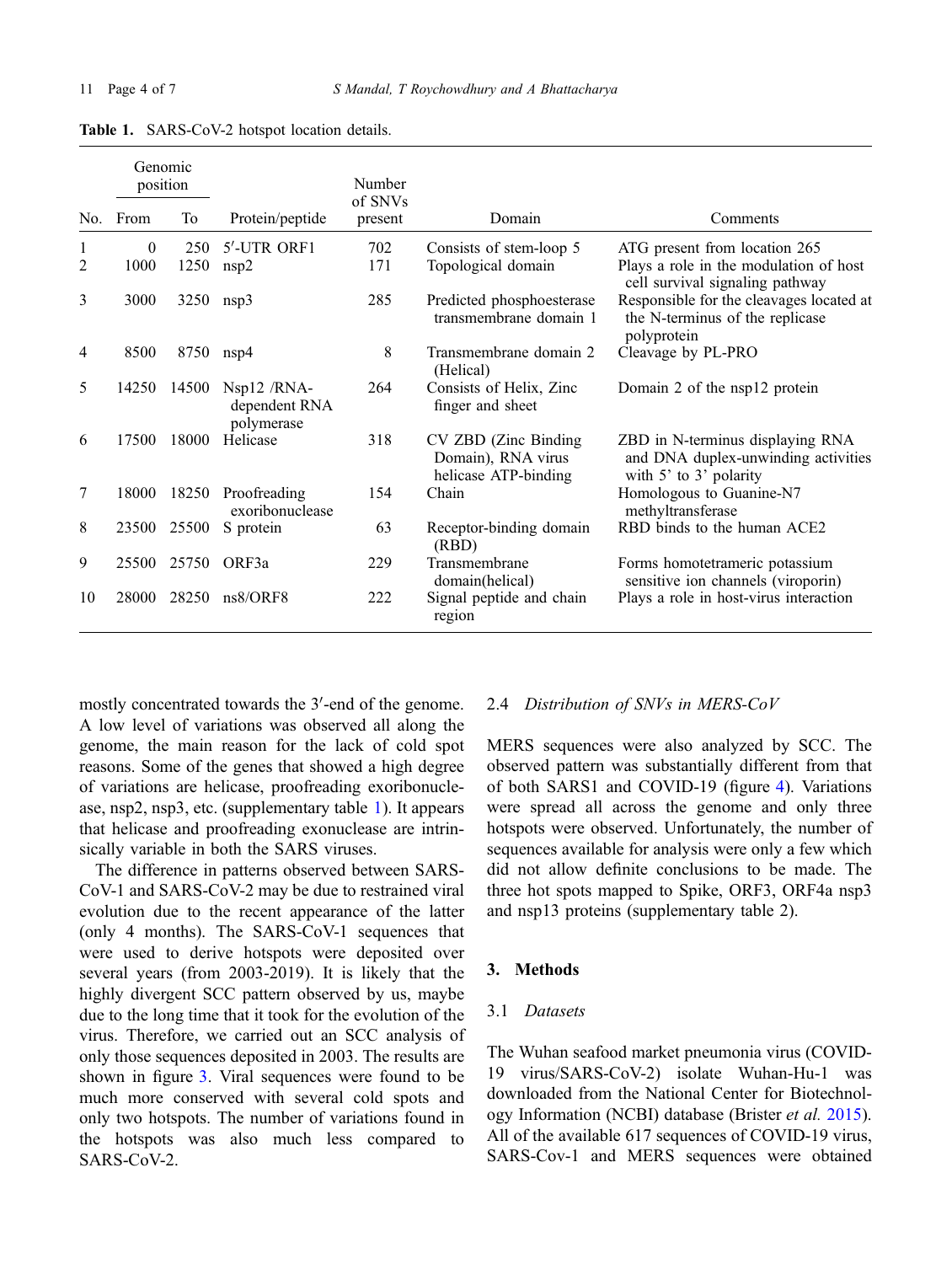<span id="page-4-0"></span>

Figure 3. Shewhart Control Chart showing the hotspots in red dots above the UCL of SARS-CoV. The hotspot details are presented in supplementary table 1.

from the NCBI, on 22 April 2020. The data included a total of 552 of COVID-19, 40 of SARS-1 and 25 of MERS genomes by considering NC\_045512, NC\_004718 and NC\_019843 as reference genomes respectively. The datasets within a time frame of one year are chosen for SARS-1(2003 to 2004) as well as MERS (2012 to 2013) in comparison with the COVID-19 (2020) considering the evolutionary rate of mutation. The whole-genome length of these reference genomes was 29903 for NC\_045512, 29751 for NC\_004718 and 30119 for NC\_019843. All the isolates studied were isolated from the human host.

#### 3.2 Identification of SNVs

Multiple sequence alignment was performed using clustalw (Thompson et al. [1994](#page-6-0)). Reference genomes of COVID-19, SARS-1 and MERS were used to identify SNVs from isolates of respective categories. For each genomic position, the frequency of SNVs was calculated and this information was used for further

downstream analysis. SNV frequency is defined here as the number of SNVs present or absent in a particular genomic location among all the genomic isolates being considered. In figure [1](#page-1-0) we observe that in the x-axis we have genomic positions and the *y-axis* represents the different SNVs present in numbers of isolates (out of a total of 552) of SARS-CoV-2. For example, if an SNV is present in a large number of isolates, then that position is a hotspot.

The whole-genome (29903 bp) of COVID-19 was divided into 120 non-overlapping bins of 250 bp. The number of SNVs in each bin was used as an input to the Shewhart Control Chart (SCC). SCC is a statistical quality control method for the identification of hotspots and coldspots. SSC has previously been successfully implemented to identify the hotspot and the coldspot regions in the Mycobacterium tuberculosis genome (Das et al. [2012\)](#page-6-0). We have identified a total of 4189, 2375 and 480 SNPs from SARS-CoV-2 (552 isolates), MERS (25 isolates) and SARS-1(40 isolates) isolates respectively. The unique number of SNPs present were 715, 282 and 292 from SARS-CoV-2, MERS and SARS-1 respectively.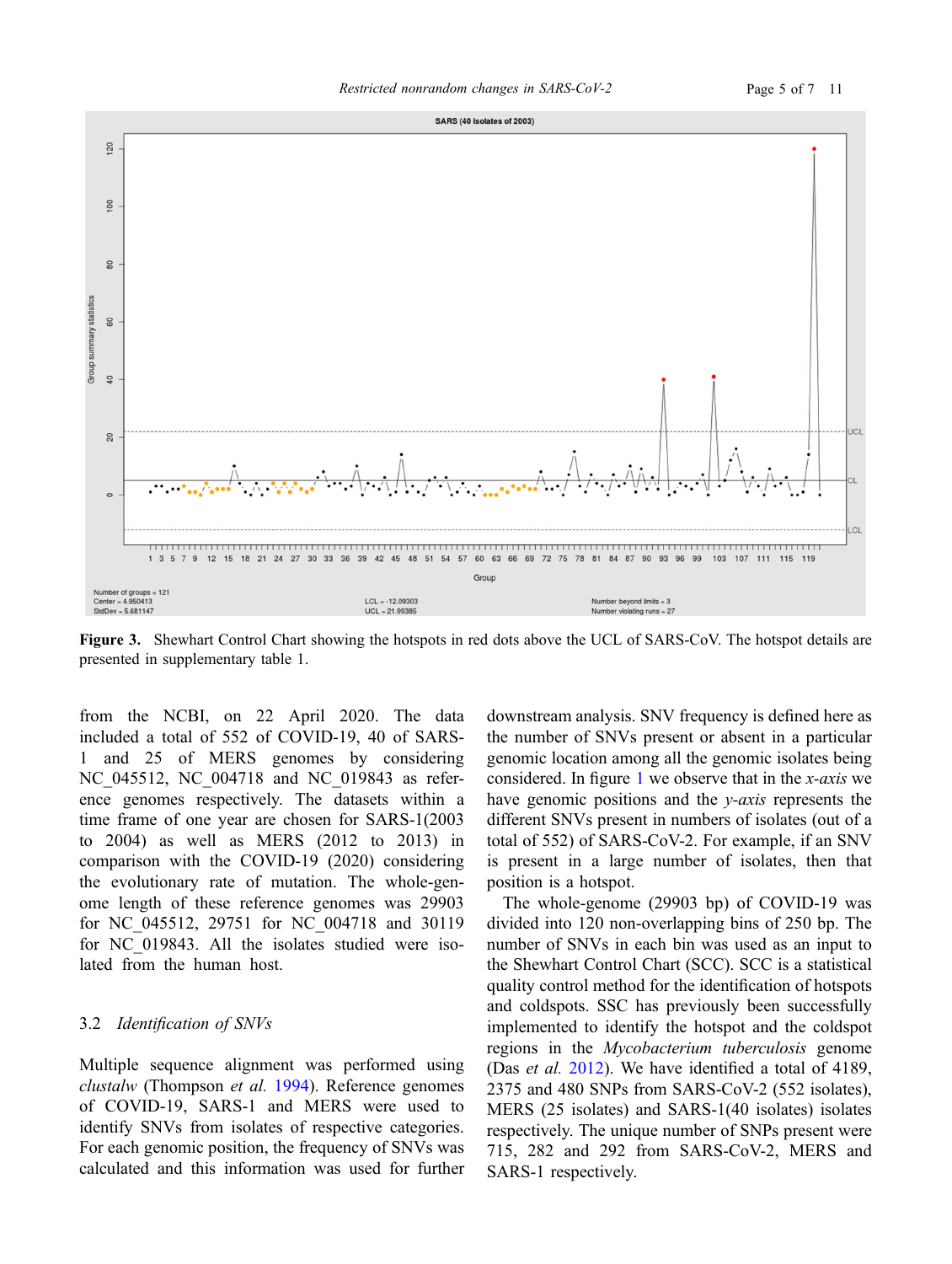<span id="page-5-0"></span>

Figure 4. Hotspots identified using SCC indicated as red dots with a bin size of 250. Supplementary table 2 shows the details of the hotspot locations.

#### 3.3 Shewhart Chart

SCC is a method to graphically display the quality of the process or the product that has been measured from a sample with respect to the sample number. SCC is characterized by Upper Control Limit (UCL), the Lower Control Limit (LCL) and the CenterLine (CL) (figure [2\)](#page-2-0). These quantities are considered as shown below

$$
UCL = E[Y] + 3 \times \sqrt{VAR(Y)}
$$
  
CL = E[Y]  
LCL = E[Y] - 3 \times \sqrt{VAR(Y)}

where Y is  $g(X)$ . For the process data vector  $g(X)$  is a statistical function considered for estimating the mean of the process. E(Y) and VAR(Y) are the mean and variance of Y respectively. For mean  $\mu$  and standard deviation  $\sigma$  the CL is m  $\mu$ , UCL is  $\mu + 3\sigma$  and LCL is  $\mu$  – 3 $\sigma$ . Essentially the CL, UCL and LCL are the three-sigma limits (Koutras et al. [2007](#page-6-0); Benneyan et al. [2003](#page-6-0)).

LCL is the cutoff line or limit to figure out the outliers of the data points. The data points that are outside the limits of UCL and LCL or in other words  $3\sigma$  (3) standard deviations) away from the mean $(\mu)$  are the genomic location exhibiting higher or lower mutations compared to other regions.

## 4. Conclusion

Viral replication introduces a number of sequence variations due to inaccuracy during the copying process. Potentially these alterations can change the behavior of the viruses in the future. The variation of SNVs across the entire genome of SARS-CoV-2 can be observed in figure [1.](#page-1-0) Some of the SNVs tend to occur more in certain genomic regions. These hotspots are more elucidated in our statistical approach of Shewhart Control Chart which identifies regions that have statistically higher or lower SNVs compared to other regions. We have also performed our analysis of closely related viruses such as MERS and SARS1. The